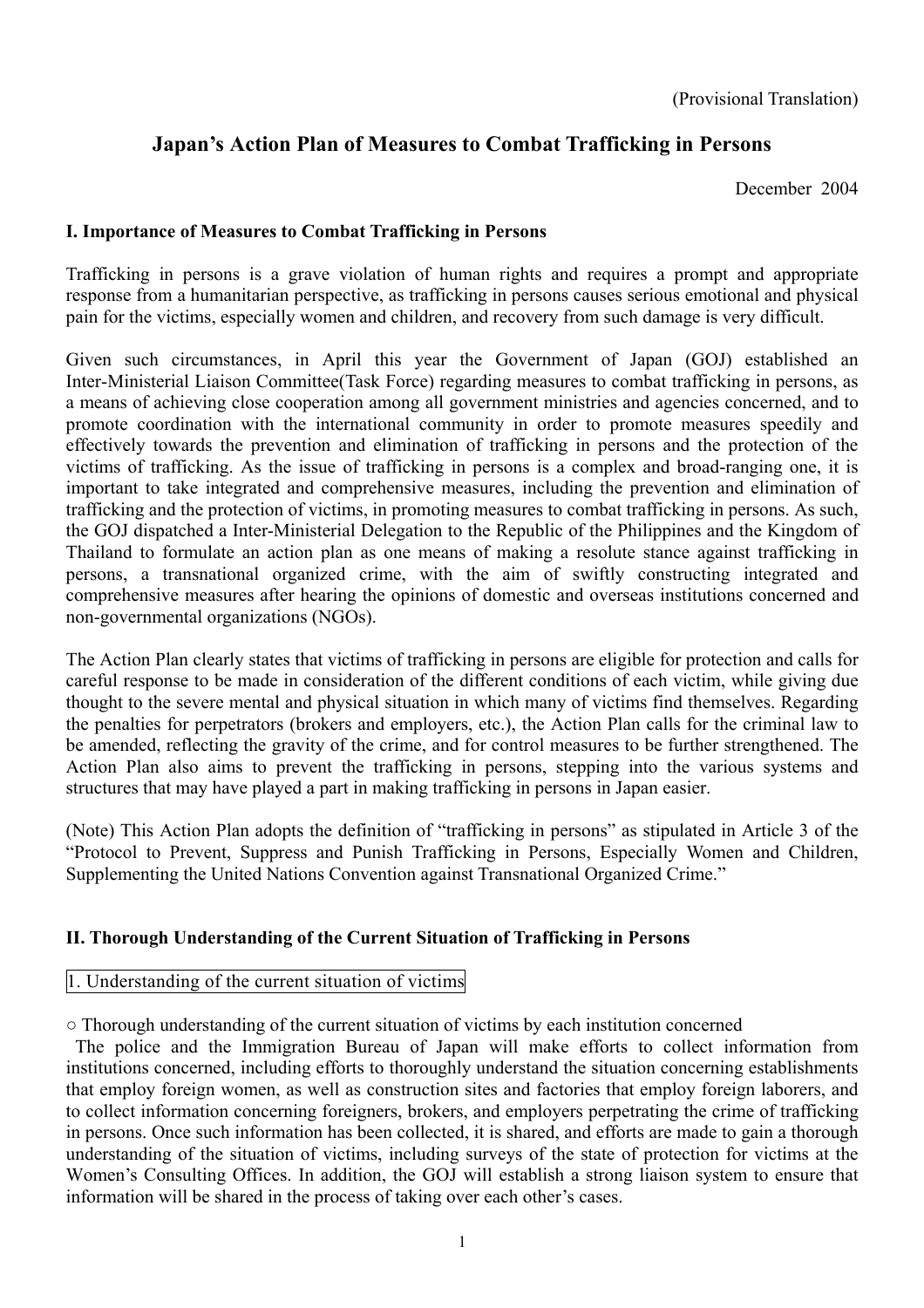○ Sharing information with foreign governments and related institutions

In order to thoroughly grasp the situation of victims in Japan, which is a destination country for the trafficking in persons, the GOJ will launch a network among foreign governments and related institutions to promote the collection of related information.

# 2. Understanding of the current situation of brokers

○ Thorough understanding of the situation of brokers at investigating authorities

In the case that a suspicious case of trafficking in persons is detected, the GOJ will make efforts to gain a thorough understanding of brokers, bearing in mind effective measures to crack down on criminal brokers and employers, as well as the aim to uncover the organizational background of brokers domestically and overseas through active efforts in investigations in attempt to build a case.

○ Thorough understanding of the situation of brokers in deportation procedures

In cases where a case of trafficking in persons is detected through deportation or residence examination procedures to ascertain residency eligibility, the GOJ currently conducts an interview with the foreign victims to learn the circumstances, but will make active efforts to understand the situation regarding the broker organization, etc., domestically and overseas, as part of the interview.

# **III. General and Comprehensive Measures to Combat Trafficking in Persons**

1. Conclusion of the Protocol to Prevent, Suppress and Punish Trafficking in Persons, Especially Women and Children

○ Conclusion of the Protocol to Prevent, Suppress and Punish Trafficking in Persons, Especially Women and Children

In order to swiftly conclude the Protocol to Prevent, Suppress and Punish Trafficking in Persons, Especially Women and Children, Supplementing the United Nations Convention against Transnational Organized Crime (hereinafter referred to as the Protocol on Trafficking in Persons), Ministries and Agencies concerned will make dedicated efforts to consider the requirements and contents for the revision of domestic laws necessary for implementing the Protocol on Trafficking in Persons, with the aim of gaining legislative approval during the next ordinary Diet session.

○ Revision of criminal laws against the conduct which infringes personal liberty.

In order to criminalize the trafficking in persons, as stipulated in Article 5 of the Protocol on Trafficking in Persons, deliberations are currently underway in the Legislative Council, concerning the revision of criminal laws against the conduct, which infringes personal liberty. After receiving the report of the Legislative Council, the Draft Legislation Partially Amending the Penal Code will be submitted to the Diet, targeting the next ordinary session.

○Amendment to Immigration Control and Refugee Recognition Act, and flexible operation of various procedures

In order to implement amendments to legislation concerning grounds for deportation and grounds for special permission for residence as a means of ensuring the protection of the victims of trafficking in persons as stipulated in Articles 6 and 7 of the Protocol on Trafficking in Persons, the Draft Legislation Partially Amending the Immigration Control and Refugee Recognition Act (provisional name) will be submitted to the Diet, targeting the next ordinary session. In addition, the various procedures stipulated under the Immigration Control and Refugee Recognition Act will be operated in a flexible manner.

○ Assistance to victims at the Women's Consulting Offices

In order to provide assistance and protection to victims of trafficking in persons as stipulated under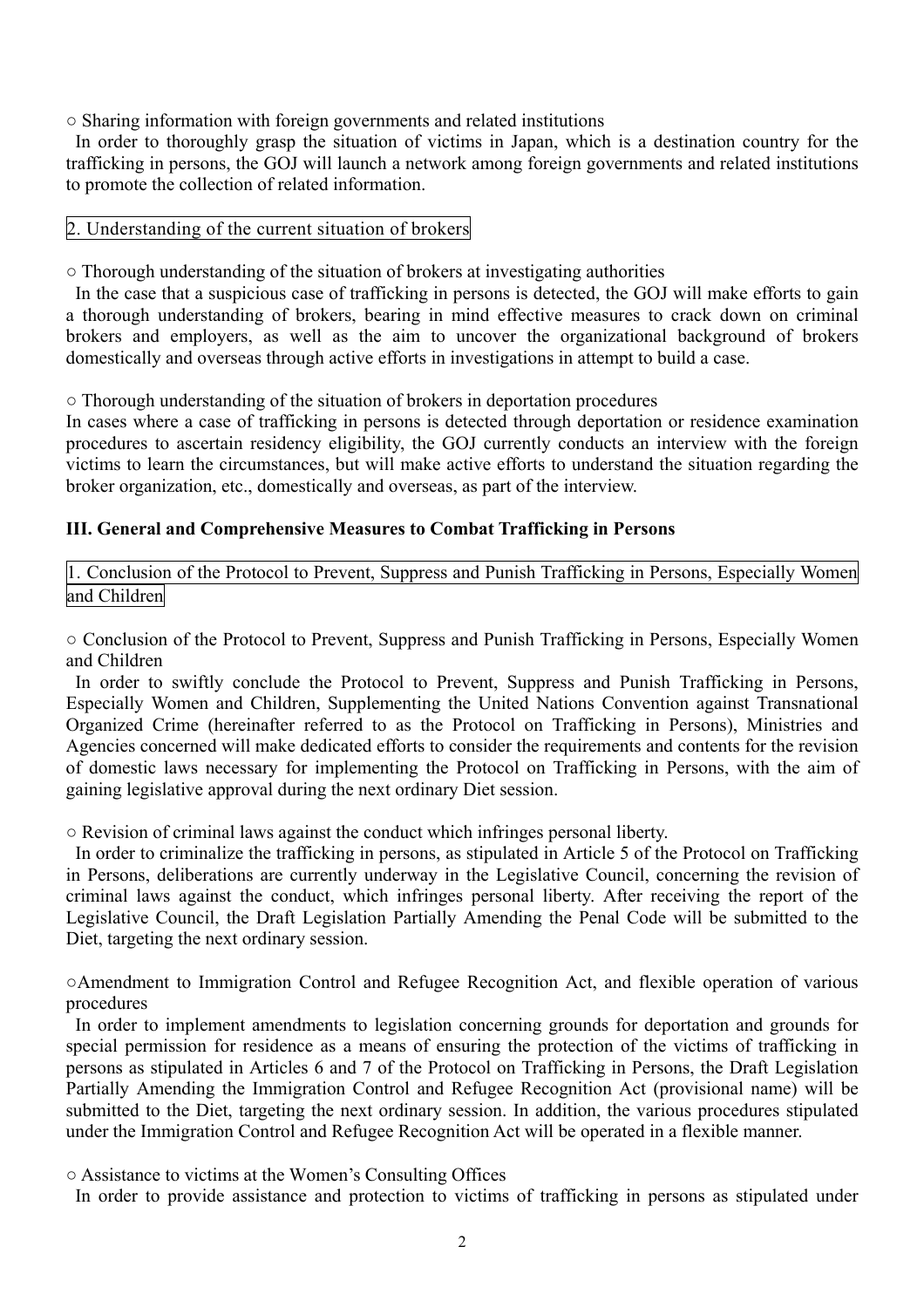Article 6 of the Protocol on Trafficking in Persons, efforts will be promoted to provide food, clothing and housing, and counseling, and to ensure the presence of an interpreter.

○ Strengthening of crackdown measures

The police authorities and the Japan Coast Guard, in the case that they detect a suspicious case of trafficking in persons, will make efforts to coordinate and cooperate with each other. They will also cooperate with other institutions concerned such as the Immigration Bureau and the Labor Standards Inspection Offices, to further enhance the crackdown measures against cases of trafficking in persons, aiming to detect criminal employers and brokers.

# 2. Promotion of various measures to prevent trafficking in persons

(1) Reinforcement of Immigration Control

○ Implementation of stringent landing examinations at air and sea ports

The GOJ will implement stringent landing examinations at the border of air and sea ports as it is important and would be effective to prevent damage of trafficking in persons . Specifically, the following measures, which have already been in place, will be further stepped up and increased in intensity.

 ・ Persons overstaying from their permitted residence of the "temporary visitor" category account for approximately 70% of all illegal stayers. Bearing this situation in mind, the GOJ will analyze data by categolyzing overstayers including victims according to their countries of origin, and will enhance landing examinations.

 ・ In order to prevent cases whereby victims of trafficking are moved via Japan in an attempt to gain entry into a third country, the GOJ will engage in patrolling activities in the transit areas at airports and, with the cooperation of airlines, will make efforts to monitor and detect suspicious activities, including the exchange of forged passports from brokers, etc.

 Moreover, new measures taken at the border will be actively implemented, including the dispatch of experts in identifying forged documents, who will serve as liaison officers at airports of countries from where many illegal entrants to Japan are known to originate.

○ Sharing of information concerning cases of trafficking in persons

The GOJ will enhance mutual cooperation with related institutions in the countries from which the victims are sent and, by sharing information concerning cases of trafficking in persons, including information of brokers, and actively utilizing such information, will work to prevent cases of trafficking in persons.

○ Promotion of monitoring and countermeasures at the border

Authorities including the police, the Immigration Bureau of Japan and the Japan Coast Guard will develop close cooperative relations and, through mutual information exchange and joint countermeasures, will promote forceful means to crack down brokers, etc.

(2) Assurance of security of travel-related documents

○ Introduction of IC passports

In order to prevent the production of forged passports and illegal use of passports, the GOJ will issue Japanese passports incorporating IC chips, in which the facial images of the passport holders are recorded electronically. This passport is planned to be issued during FY2005.

○ Countermeasures to deal with forged visas

In order to prevent immigration to Japan by using forged visas, the GOJ will promote measures to develop a machine-readable visa (MRV) system, which will possess highly advanced techniques for identifying forged visas.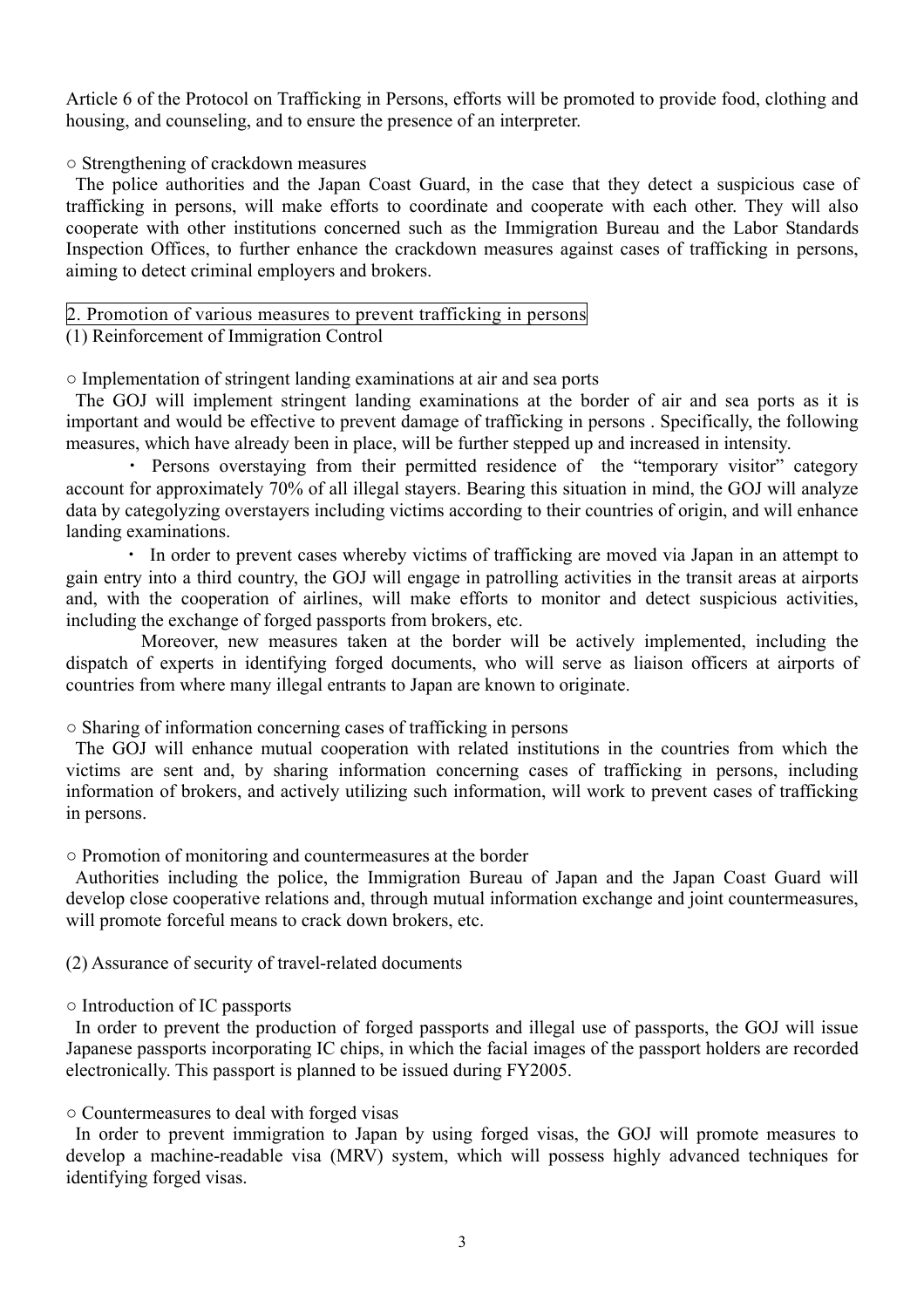○ Enhanced measures to counter forged documents

In order to ensure that forged passports/travel-related documents cannot be used as a means of gaining entry into Japan for victims of trafficking in persons, the GOJ will implement more stringent identification checks for forged documents.

 Specifically, in FY2003, video microscopes were installed at air and sea ports nationwide in order to enable immigration officers to conduct identification checks at immigration counters for documents such as passports. This technology will therefore be utilized at the time of landing, thus further strengthening measures to identify forged documents.

In addition, given the necessity of adopting comprehensive measures to counter forged documents at the departure and arrival points of the person during the forged documents, further consideration will be given to measures in this regard.

(3) Review of status of residence and visas for "entertainers"

○ Review of the criteria for landing permission for the status of residence of "entertainer" and stepped up landing examinations

It has been recognized that not a few people who have entered Japan with the status of residence as "entertainer," have become victims of trafficking in persons, in particular those who have entered the Japan having fulfilled the criteria for landing permission by holding a certificate issued by the Government of the Philippines, which testifies that the holder is an artist, but as a matter of fact do not have capability as an artist. Given this situation, the paragraph below the description of the activities of entertainers – "The applicant who is qualified by a foreign national or local government agency or an equivalent public or private organization" – will be deleted from the Ministerial Ordinance to Provide for Criteria pursuant to Article 7, Paragraph 1 (2) of the Immigration Control and Refugee Recognition Act that stipulates criteria for landing permission, sections 1.a.(1) of appendix 1. In doing so, the GOJ can conduct substantial examination as to whether a person has any capability as an artist. Besides that, other criteria will be fundamentally come under review.

 Moreover, the GOJ will increase the stringency of landing and resident examinations, in order to ensure that the promoters inviting entertainers and the entertainment venue are not in any way involved in trafficking in persons.

○ Implementation of appropriate visa checks

In order to avoid inappropriate visa issuance due to impersonation, the GOJ will make efforts to strictly implement identity checks by verifying documents that are required to be submitted other than the Certificate of Eligibility.

○ Enhanced crackdown measures against cases of trafficking in persons where the status of residence of "entertainer" is misused.

The police and the Immigration Bureau will ensure that the status of residence of "entertainer" is applied appropriately by enhancing crackdown measures against cases of trafficking where the status of residence of "entertainer" is misused.

(4) Countermeasures against false marriages

○ Utilization of a system to annul the status of residence

From December 2, 2004, pursuant to the amended Immigration Control and Refugee Recognition Act, the status of residence is annulled for "persons who received a landing permission stamp, etc. as having fulfilled the criteria for the status of residence through forged or other improper means." Accordingly, in the case that a status of residence of "spouse or child of Japanese national" is obtained through a false marriage to a Japanese national, the system can be applied to annul the status of residence. As such, efforts will be made to utilize this system.

In addition, the Immigration Bureau and the National Police Agency will vigorously promote projects in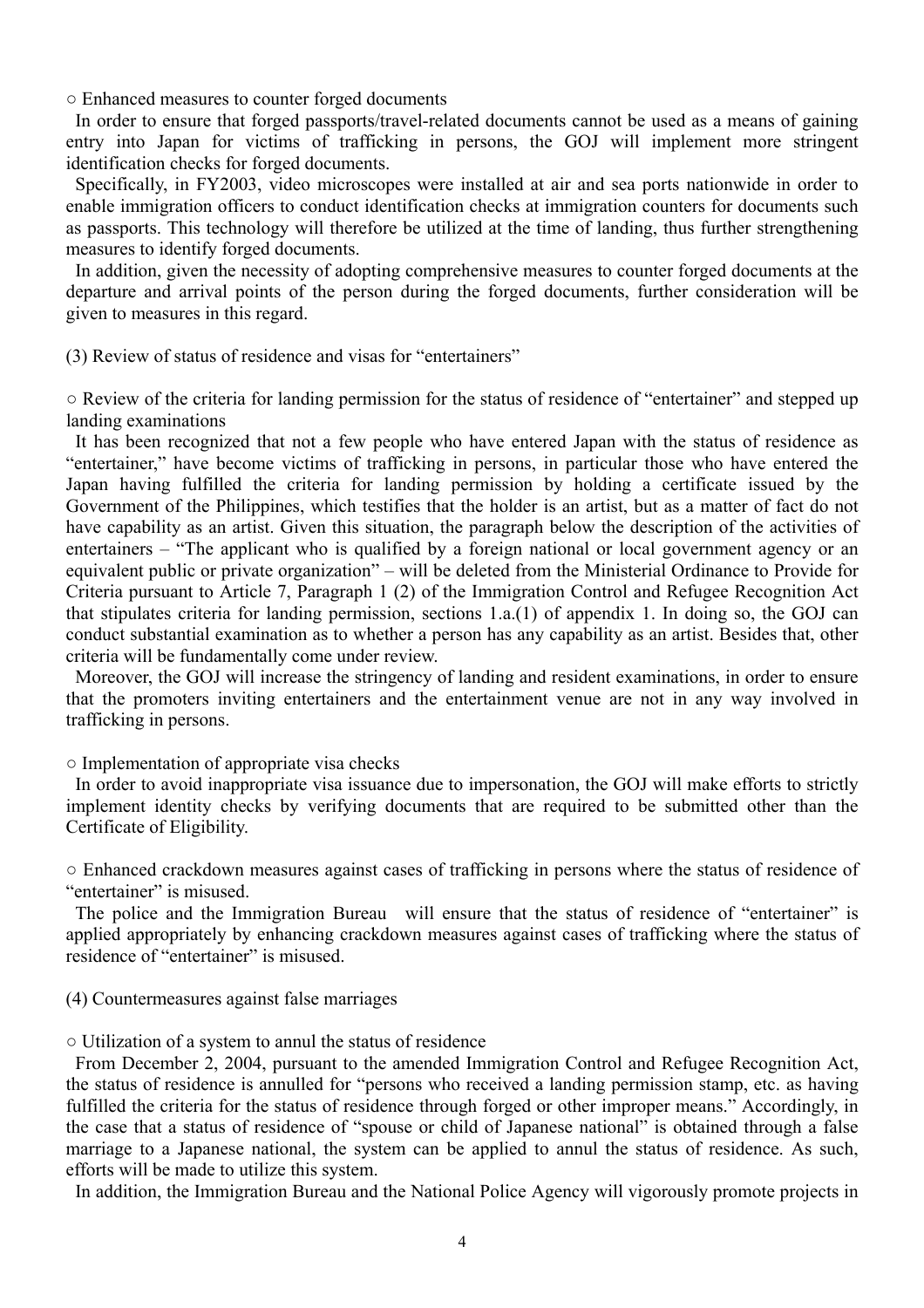the future as part of the Investigation Cooperation Project Coordination Committee, which has been established with the aim of enhancing cooperation to thoroughly implement crackdown measures for those who claim to be legal residents, including cases of false marriages.

○Tracking investigation of persons who are suspicious concerning the validity of their marriage

Given the condition that persons with the status of residence "spouse or child of Japanese national" have no limitations on their residency activities, it is thought that many persons who enter and reside in Japan by claiming as the spouse of a Japanese national with the aim of finding jobs.

Recently, many foreigners working as hostesses at drinking establishments are recognized as possessing the status of residence as "spouse or child of Japanese national." Therefore, crack down measures will be implemented by cheeking identity cards of persons who possess a "spouse or child of Japanese national" status of residence and investigating those who are suspicious concerning the validity of their marriage, including inordinate distance between workplace and registered domicile in Japan. By doing so the annulment of the status of residence and criminal charges will be brought.

(5) Measures to prevent illegal employment

○ Strict countermeasures against cases of illegal employment

Institutions concerned will cooperate and continue to take strict measures to deal with brokers and other persons who force victims of trafficking in persons into illegal employment. The Immigration Bureau will cooperate to help victims by prosecuting in order to strictly deal with such employers. The police authorities will selectively crack down on crimes associated with illegal employment, as well as members of gangs and brokers who are involved in such crimes.

○ Promotion of public relations and awareness raising concerning the prevention of illegal employment

Towards the prevention of illegal employment, which is a breeding ground for the trafficking in persons, the GOJ will engage in public relations and awareness raising measures, especially in the regions where cases of trafficking in persons frequently occur and industries that attract trafficking in persons, and will encourage business owners and economic organizations to adhere to legislation at the time of employment, including the confirmation of the status of residence of foreigners. In addition, the government and institutions concerned in Japan and in other countries will cooperate in comprehensive public relations measures among countries that send and receive victims of trafficking in persons.

# ○ Prevention of illegal employment in sex-related and amusement businesses

Given the condition that many of victims of trafficking in persons are employed in sex-related and amusement businesses, it would be effective to prevent illegal employment in such businesses in order to prevent the trafficking in persons. Therefore, the GOJ will take strict countermeasures to crack down on cases of illegal employment in such businesses and will actively promote public relations and awareness raising activities among persons who operate such businesses.

○ Consideration of the regulations for sex-related and amusement businesses

In order to prevent the trafficking in persons for the sex-related and amusement businesses, the GOJ will consider the regulations for such businesses, taking into consideration the amendment of the Law on Control and Improvement of Amusement Businesses.

(6) Measures to prevent prostitution

# ○ Countermeasures for prostitution crimes

Given the increasing number of criminal cases of so-called date clubs which dispatch women, cases in which enormous debts are imposed upon foreign women who are forced into crimes of prostitution, and cases of child prostitution, the GOJ will take countermeasures focusing on crimes of prostitution and on illegal employment of foreign women in the sex-related and amusement business.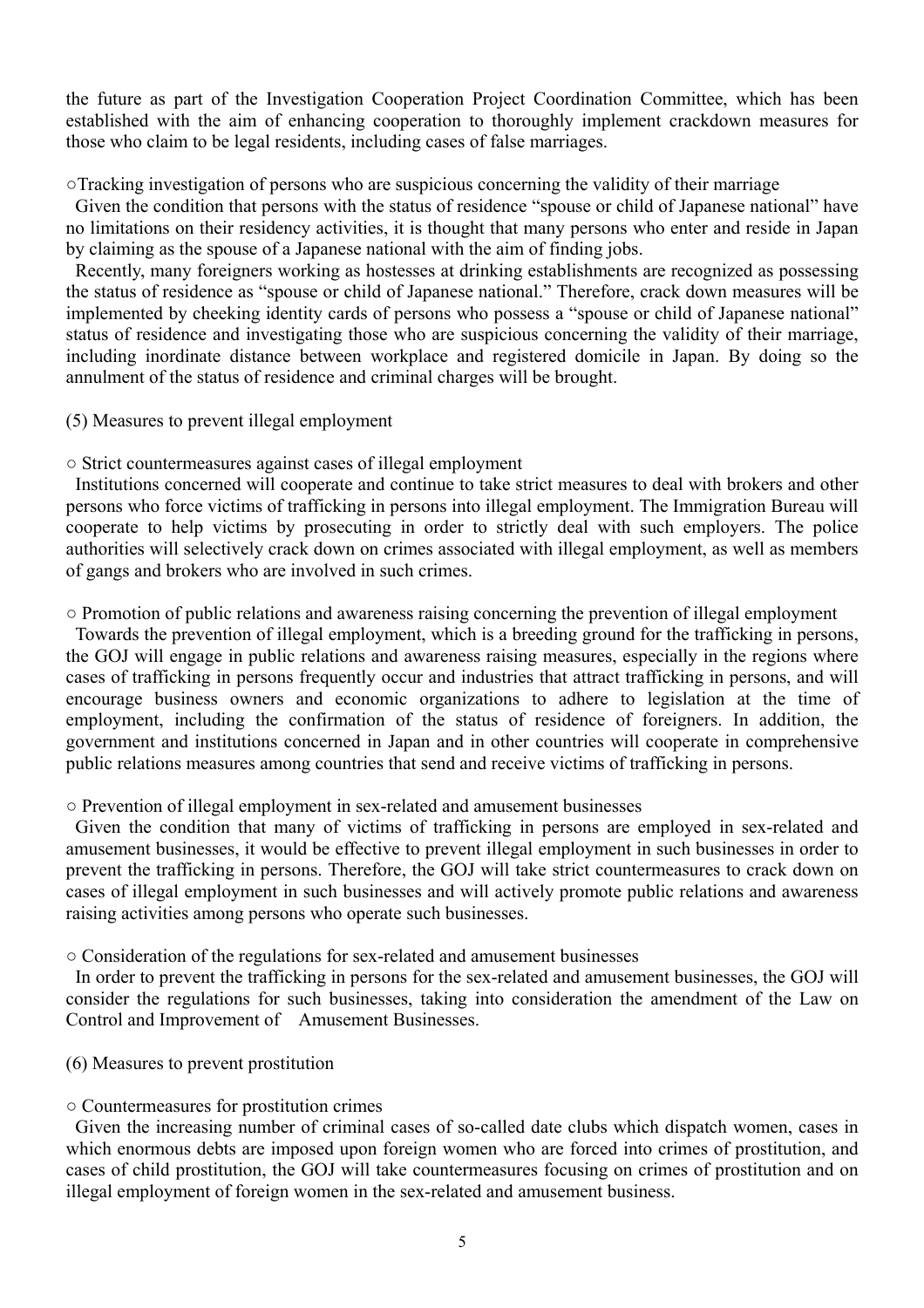○ Protection of victims pursuant to the Prostitution Prevention Law

Exploitation through prostitution causes severe damage to the dignity of women, including victims of trafficking in persons, and is a violation of human rights. The Women's Consulting Offices will offer consultation, temporary protection and other appropriate assistance to such women who find themselves in such a severe situation.

○ Measures in school and home education etc.

In education, the GOJ will implement a variety of measures, including awareness raising to prevent prostitution, in school and home education etc., based on respect for human dignity. In addition, the National Women's Education Center will develop the required research and teaching materials from the perspective of improving education with regard to the prevention of prostitution.

3. Promotion of various measures to eradicate trafficking in persons

(1) Revision of criminal laws

○ Revision of criminal laws against the conduct which infringes on personal liberty

Aiming to conclude the Protocol on Trafficking in Persons as soon as possible, the Legislative Council is currently deliberating on the following with a view to appropriately dealing with the situation of crimes that infringe on personal liberty:

- (i) Criminalization of the conduct of buying and selling of persons
- (ii) Criminalization of the conduct of kidnapping, abduction and buying or selling for "the purpose of killing or of violating the body (including obtaining organs)"
- (iii) Criminalization of the conduct of transporting, transferring and harbouring of victims of kidnapping, abduction or buying or selling.
- (iv) Expansion of the scope of the conduct punishable for kidnapping, abduction and buying or selling with the aim of transfer overseas from "to other countries from Japan" to "to other countries from the country where he or she was"
- (v) Increase in the statutory penalties for unlawfully arrest and confinement, and for kidnapping and abduction of minors

After the receipt of a report of the Legislative Council, the Draft Legislation to Partially Amend the Penal Code will be submitted to the Diet, targeting the next ordinary session.

(2) Implementation of thorough crackdown

○ Thorough crackdown on malicious employers and brokers, etc.

When a criminal of trafficking in persons is recognized, the Police and the Japan Coast Guard will closely liaise and cooperate with each other, and also with the institutions concerned including the Immigration Bureau and the Labor Standards Inspection Offices, to strengthen measures to crack down on cases of trafficking in persons. This will be conducted with a view to detecting criminal employers and brokers, and investigation transnational crime organizations behind such schemes.

○ Active application of relevant punishments and penalties

In the crackdown on cases of trafficking in persons, in addition to the current penalties relating to crimes of trafficking in persons (kidnapping and abduction under the Penal Code, contravention of the Immigration Control and Refugee Recognition Act, contravention of the Prostitution Prevention Law, contravention of the Employment Security Law, contravention of the Labour Standard Law, contravention of the Child Welfare Law, contravention of the Law of Child Prostitution and Child Pornography Punishment and Protection of the Child), the new penalties currently being deliberated on by the Legislative Council will (after their enactment) be applied actively, and efforts will be made to realize sentences stricter than before, including efforts to confiscate the illegal proceeds.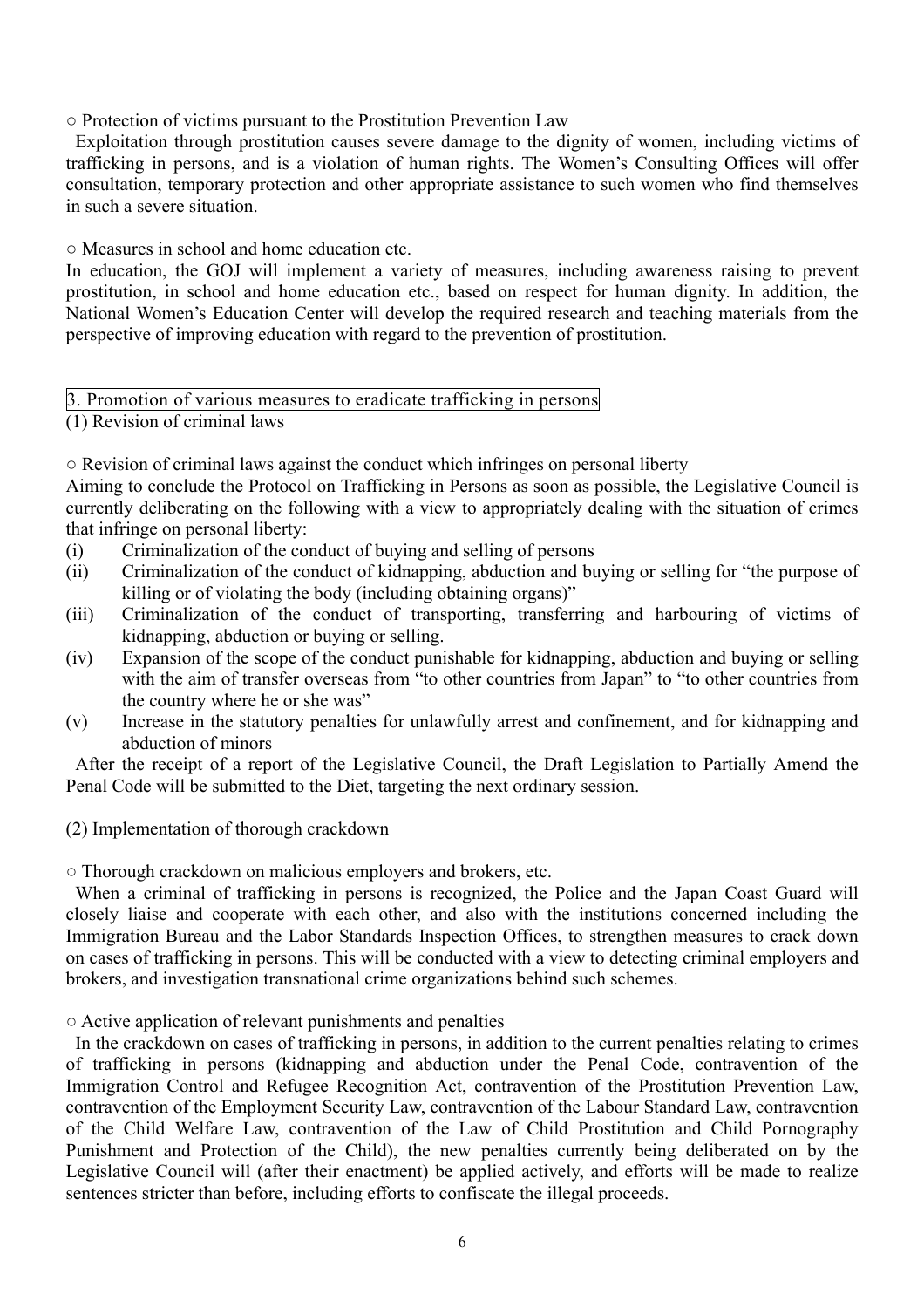○ Ensuring of implementation of ordinances relating to the Labor Standards Law

In the case that a contravention of laws and ordinances pertaining to the Labor Standards Law is discovered related to the trafficking in persons, the institutions concerned will cooperate in making an appropriate response.

(3) Promotion of information exchange on travel documents, etc.

○ International sharing of information on lost or stolen passports

Considering trafficking in persons tends to be attempted by illegal international travel in many cases, and believing it is essential to build a system to share comprehensive information on the forged, lost and stolen passports among countries concerned, GOJ intends to reinforce the immigration control by utilizing the information collected through the system. To be specific, in 2004, GOJ starts sharing the information internationally by providing the International Criminal Police Organization (ICPO) through the National Police Agency with the information on invalid Japanese passports, most of which are stolen or lost.

○ Strengthened moves towards the establishment of a Visa Wide Area Network (VISA WAN)

 The Ministry of Foreign Affairs and its diplomatic establishments overseas as well as other related ministries and agencies concerned will create a Visa Wide Area Network (WAN), which will enable the instant exchange of information concerning visa checks and issuance.

(4) Enhancement of coordination with and promotion of information exchange among the investigating authorities, etc. of various countries

○ Strengthened cooperation with related overseas institutions

The GOJ, in cooperation with the related institutions of other countries, will actively promote international cooperation on investigation and exchange of information pertaining to international cases of trafficking in persons through the ICPO and diplomatic routes, as well as in international bilateral conferences and other fora. In particular, through its overseas diplomatic establishments, the GOJ will share information with counterpart governments by introducing such measures such as the establishment of a task force to deal with measures to combat trafficking in persons, in the countries of origin and transit.

○ Promotion of information exchange

The National Police Agency has established contact points concerning trafficking in persons with embassies in Japan and related NGOs and will promote the exchange of information through the holding of meetings with these contact points.

○Enhancement of international mutual legal assistance and consideration of conclusion of the Mutual Legal Assistance Treaties

The GOJ will continue consideration on conclusion of the Mutual Legal Assistance Treaties with Asian countries. In addition, with regard to the implementation of the Mutual Legal Assistance Treaties, the GOJ will consider designating the investigative and judicial authorities as the Central Authority and making the Central Authority provide assistance.

# 4. Protection of victims of trafficking in persons

(1) Recognition of victims

○ Response by various types of consultation offices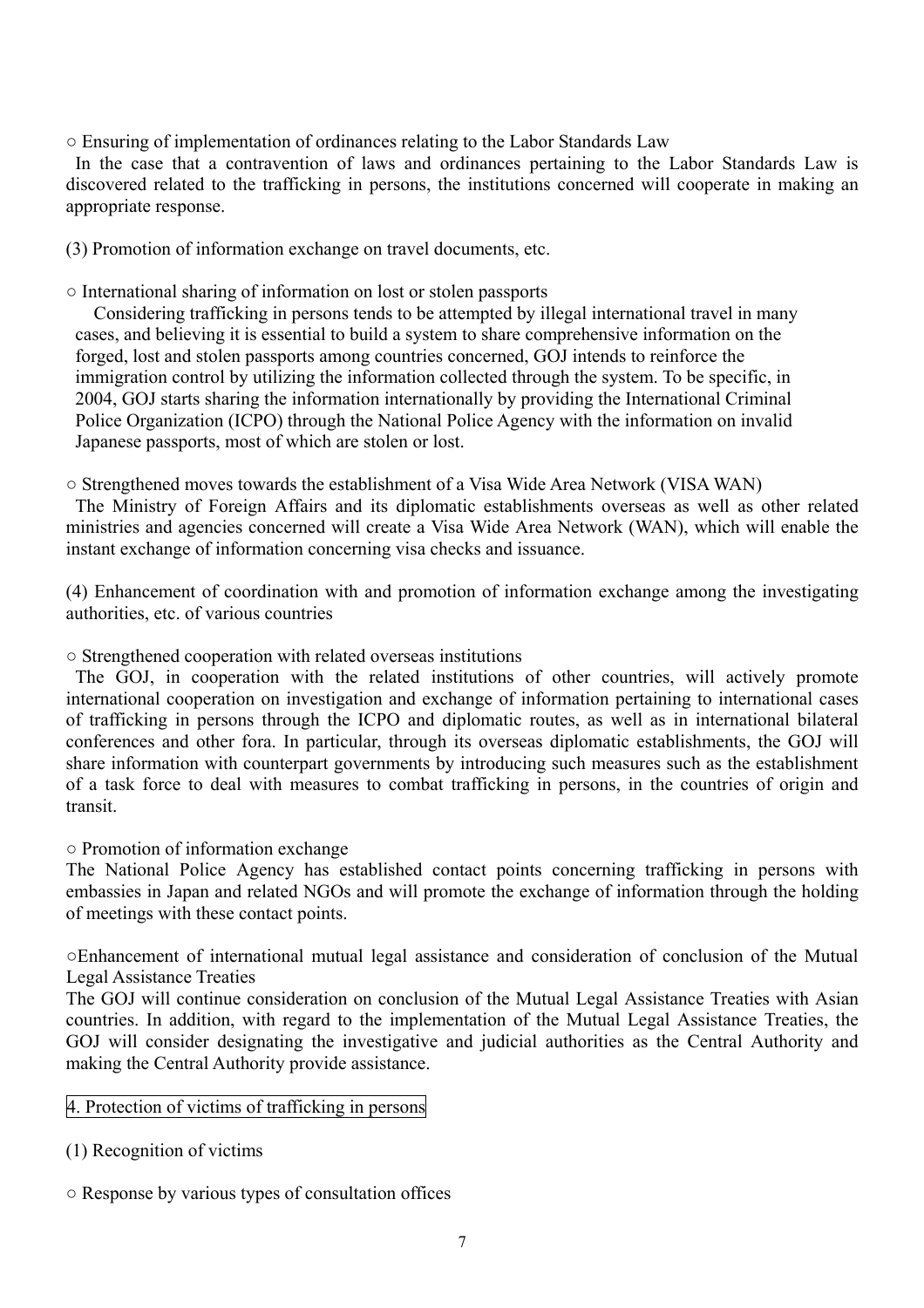The GOJ will strive to respond proactively to recognize victims and understand the situation of victims when victims or persons concerned consult through various types of consultation offices such as the Police, the Immigration Bureau or the Women's Consulting Offices. It will also promote cooperation and information exchange with NGOs, including notification of contact information of NGOs that have consultation offices.

#### ○ Recognition of victims in crackdown

When cracking down on contraventions of the laws such as the Immigration Control and Refugee Recognition Act, Anti-Prostitution Law and labor-related laws, the institutions concerned such as the police and the Immigration Bureau will pay due consideration to the possible existence of victims of trafficking in persons, and strive to acknowledge and understand their situation in close cooperation with NGOs.

#### ○ Handling of victims by the police

In cases where crimes by victims of trafficking in persons have been committed as a part of the victimization of trafficking in persons and accompanied with it, the police will pay thorough consideration to the position of the victims, while taking the situation of future investigation into account.

#### (2) Provision of shelters

# ○ Use of the Women's Consulting Offices, etc.

The Women's Consulting Offices that have been established in each prefecture will offer consultation and examination by physicians for women, who face all kinds of problems, regardless of their nationality and age, and will provide appropriate protection in accordance with the situation of victims at temporary shelters affiliated to the offices if necessary. If the victim is under 18 years old, the Women's Consulting Offices will cooperate with Child Guidance Center as necessary to take the appropriate assistance measures. The GOJ will continue to use the Women's Consulting Offices, among others, to protect victims of trafficking in persons.

#### ○ Response in accordance with the victim's wishes and cooperation with private shelters

For victims of trafficking in persons who fulfill the conditions for deportation and wish to be swiftly repatriated to their home countries, the GOJ will consider methods to enable them to complete their deportation procedures while remaining in private shelters. The GOJ will also take a flexible approach to repatriation at government expense. In cases where victims need to remain in Japan, the GOJ will ensure a cooperation system that allows a case-by-case response, including asking private shelters to take in victims when there is no acknowledged danger to the physical safety of victims.

# ○ Commission of temporary protection to private shelter, etc.

Regarding the commission of temporary protection to private shelters, which are operated for victims of domestic violence (DV) and others, the scope will be expanded to include victims of trafficking in persons in cases where private shelters and others are expected to provide more appropriate protection given their past record, confidentiality of their location and other reasons (under request for the FY2005 budget).

(3) Counseling and consultation activities, etc.

#### ○ Conducting of counseling and consultation activities, etc.

The GOJ will take measures to eliminate feelings such as fear and insecurity, according to the situation of the victims, when treating victims of trafficking in persons, particularly women and children, while paying due consideration to their emotions. In particular, the GOJ will arrange women staff for female victims of sexual exploitation, and consider such measures as examination by physicians and dispatch of psychological counselors.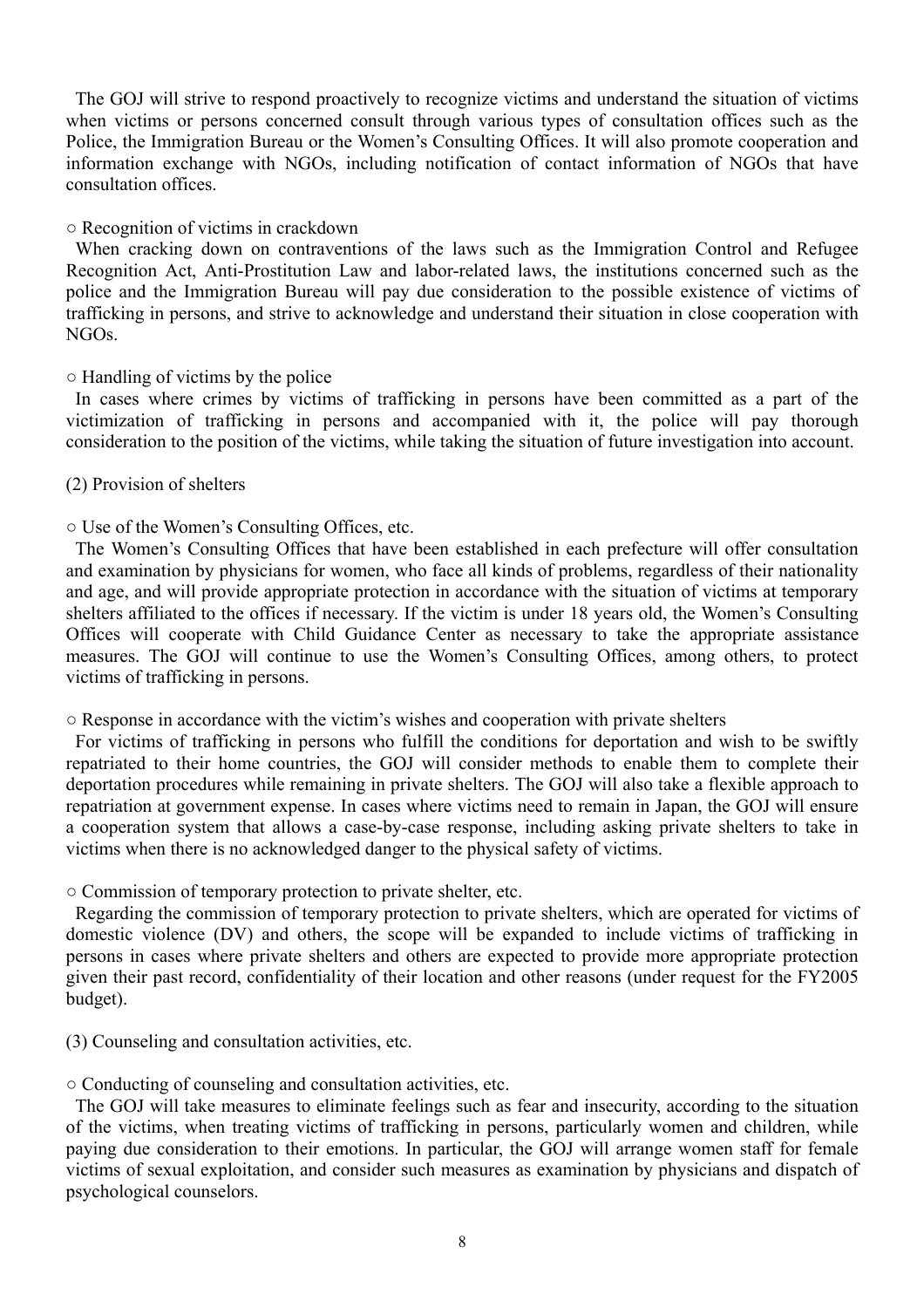#### ○ Thorough explanation of legal procedures

As part of mental health care, officials and others who are well versed in the various procedures will give thorough explanations to victims who are undergoing deportation procedures.

○ Preparation to assist victims of trafficking in persons

The GOJ will enhance its preparations to make it easier for victims of trafficking in persons to obtain information on how to use legal remedies.

 $\circ$  Employment counseling, etc. for victims with a status of residence permitting work

The GOJ will offer employment counseling for victims of trafficking in persons with a status of residence permitting work in Japan and who are acknowledged as requiring assistance.

○ Assignment of officials in charge of psychological treatment to the Women's Consulting Offices, etc.

In cases where victims of trafficking in persons have suffered psychological trauma, the GOJ will utilize officials in charge of psychological treatment who are assigned to temporary shelters of the Women's Consulting Offices to provide assistance, including counseling. Language interpretation will be offered for counseling and consultation, as necessary. In addition to examinations by physicians at the Women's Consulting Offices, the GOJ will provide such assistance as provision of information on neighboring hospitals where free or low-cost medical examinations are available, and various other available systems.

(4) Handling of victims who have sought shelter at police boxes, etc.

#### ○ Measures to be taken upon request for protection

Police boxes and police stations will conduct interviews in consultation rooms of police stations and police headquarters in cases where foreign women or others request protection and there is an acknowledged possibility that they may be victims of trafficking in persons.

 Given that foreign women or others often become psychologically unstable because of threats from brokers and employers, and are often distrustful of the police, the police will pay consideration to arrange as much as possible police officers who understand their native language or female police officers or staff during interviews.

#### ○ Protection at the Women's Consulting Offices

In cases where foreign women or others are acknowledged as victims of trafficking in persons, the Women's Consulting Offices will, upon request from the police, accept victims of trafficking in persons as many as possible and strive to offer appropriate protection to the victims in cooperation with private shelters. The Women's Consulting Offices will also inform the embassy or consulate-general of the country to which the foreign women belong of the situation.

○ Prompt protection of the victims concerned

Since there is a likelihood that when victims of trafficking in persons seek protection at police boxes, there are also others who need emergency protection, the institutions concerned will cooperate and respond promptly with regard to such other victims who need to be protected based on information from the victim who has come under protection.

(5) Handling of status of residence of victims

○ Flexible operation of immigration control-related procedures

The GOJ will strive to protect victims of trafficking in persons by flexibly operating permission for changes in status of residence, extension of the period of stay and provisional release as necessary.

○ Remedy for victims through flexible operation of special permission for residence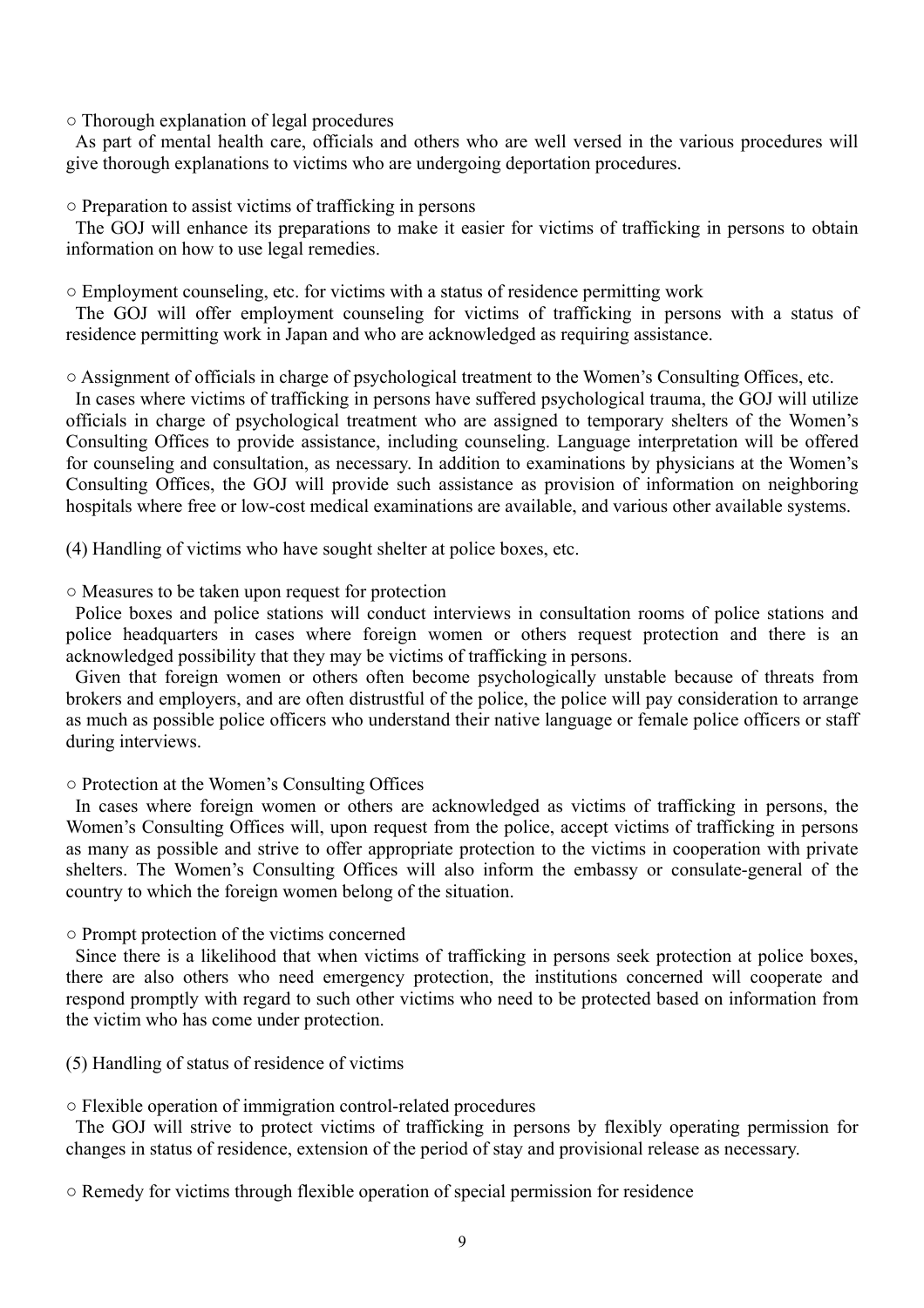Considering the possibility that many victims of trafficking in persons do not have a status of residence, the GOJ will flexibly operate the special permission for residence on a case-by-case basis to ensure stability in the legal status of confirmed victims.

For that a purpose, the GOJ intends to submit that Draft Legislation Partially Amending the Immigration Control and Refugee Recognition Act (provisional name) to the Diet, targeting the next ordinary session.

# (6) Assurance of the safety of victims

# ○ Ensuring of the safety of victims

Given the high possibility that victims will be harmed by brokers or employers in cases of trafficking in persons, the institutions concerned will cooperate to respond appropriately for their protection. To pay due consideration to the situation and emotions of the victims, to protect victims in interviews and other criminal procedures, and to prevent or reduce secondary victimization, the system of notification to victims will be utilized to provide information, the advisors to support victims will escort victims in court, and appropriate consideration will be given on the locations where interviews are held in accordance with the request from the victim. The efforts to take procedures that consider the situation and emotions of victims of trafficking in persons, including the examination of witnesses by audiovisual communication through the transmission of images and sound (video-link systems) at court will be made.

# ○ Night-time patrol at the Women's Consulting Offices

The GOJ will develop a night-time patrol system by assigning security guards at the Women's Consulting Offices and ensure the safety of female victims through cooperation with police stations and other institutions concerned.

(7) Repatriation assistance to victims

○ Close repatriation assistance through cooperation with institutions concerned

To facilitate the repatriation of victims of trafficking in persons, the institutions concerned, including the Women's Consulting Offices, the police and the Immigration Bureau, will closely coordinate and cooperate with one another as well as with international organizations, private shelters and NGOs, and maintain close contact and coordination with the embassies of the country to which the victims belong. Efforts will also be made to develop an environment conducive to repatriating victims by holding regular meetings with international organizations such as the International Organization for Migration (IOM) with the aim of achieving coordination and cooperation with the institutions concerned.

○ Voluntary return assistance for victims of trafficking in persons through the International Organization for Migration (IOM)

The IOM has already been offering assistance for voluntary return to victims of trafficking in persons and irregular migrants around the world including Southeast Asia, Europe and the United States. In order to aid victims of trafficking in persons from the humanitarian perspective, the GOJ will provide assistance for return activities, such as travel procedures and receipt of victims upon return to their home country, carried out by the IOM in cooperation with the institutions concerned and embassies of the country to which the victims belong (under request for the FY2005 budget).

○ Repatriation assistance by repatriating victims at the expense of the government

For victims of trafficking in persons who have violated the Immigration Control and Refugee Recognition Act and cannot be granted special permission for residence for some reasons, the GOJ will flexibly consider repatriation at the expense of the government in cases where the victims cannot pay for their return home. Given that many of the victims of trafficking in persons who have violated the Immigration Control and Refugee Recognition Act do not have passports or other documentation necessary for repatriation, the GOJ will be actively involved in ensuring that the conditions for their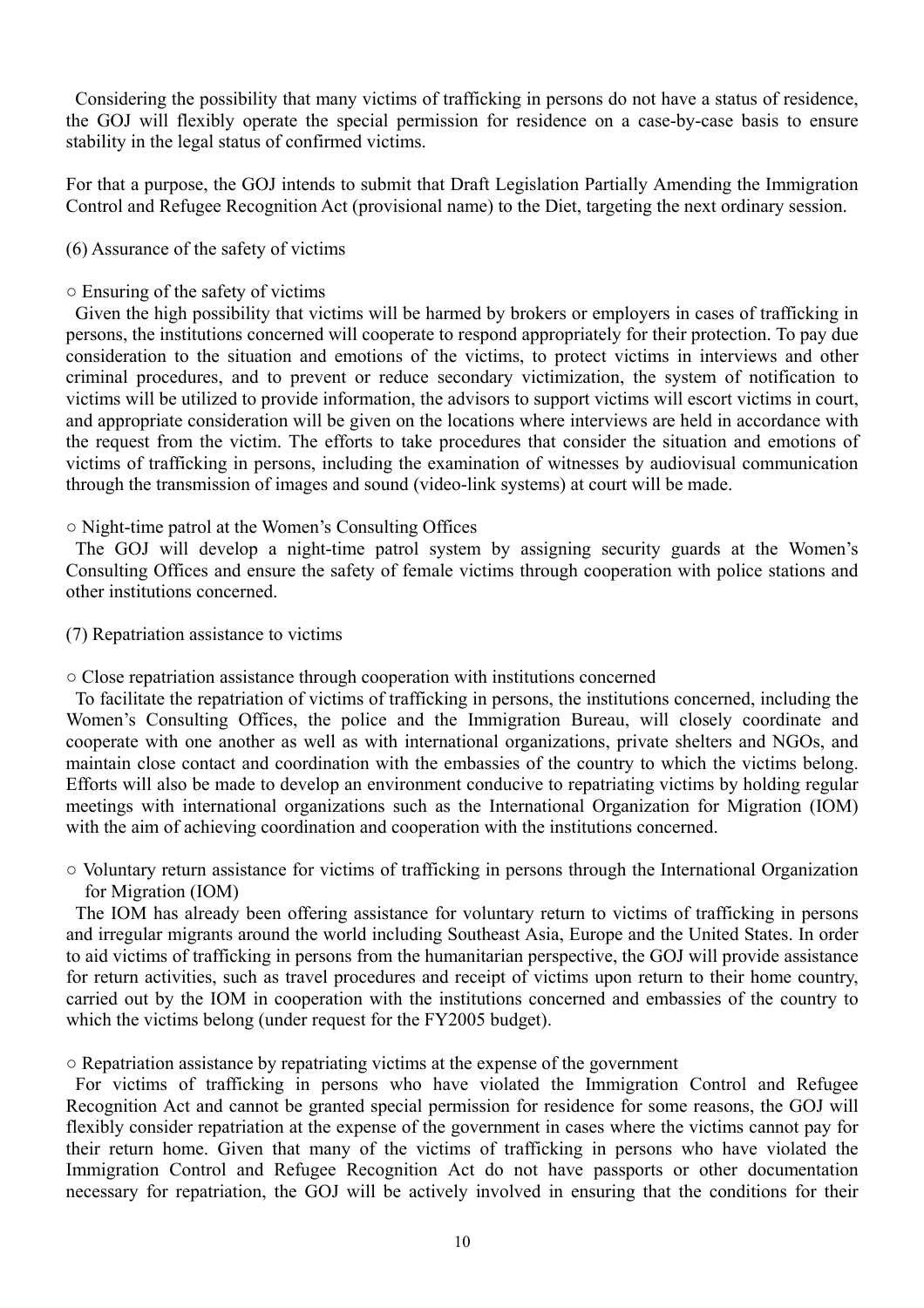repatriation are met, including negotiation with the embassies concerned in Japan for the prompt issuance of passports for the victims' repatriation.

○ Information exchange with countries concerned for promptly issuing travel documents for repatriation

The GOJ will promote information exchange with the countries concerned to ensure that travel documents for the repatriation of victims of trafficking in persons are promptly issued by the embassies in question for victims who wish to return to their home countries in order to offer swift protection to victims.

○ Consideration to ensure the safety of victims of trafficking in persons in receiving countries after repatriation

The GOJ, in cooperation with receiving government agencies, NGOs and others, will give consideration to ensuring the safety of victims of trafficking in persons in the receiving countries with a view to preventing recurrences of trafficking in persons.

 In cases where victims of trafficking in persons have violated the Immigration Control and Refugee Recognition Act, the Immigration Bureau will determine whether special permission for residence is granted, taking into account the situation of the victims' home country.

5. Points to be considered when promoting measures to combat trafficking in persons

(1) Cooperation with domestic and international institutions concerned, etc.

○ Ensuring of cooperation with domestic institutions concerned

The institutions concerned, including the police, the Immigration Bureau, the Labor Standards Inspection Offices and the Japan Coast Guard, will promote the sharing of information on cases of trafficking in persons, and closely cooperate in and thoroughly crack down on such cases.

 The institutions concerned, including the police, the Immigration Bureau, the Women's Consulting Offices, embassies in Japan and NGOs concerned, will secure a cooperative contact system to enable a prompt and appropriate response for rescuing and protecting victims when cases of trafficking in persons occur.

The GOJ will take steps to establish a comprehensive system among the institutions concerned to integrate contact points and allow systematic actions to be taken to ensure that cooperation among institutions concerned is effective. The GOJ will also hold regular and continued liaison meetings of the ministries and agencies concerned, embassies in Japan and NGOs, among others.

 The National Police Agency has been exchanging information on trafficking in persons through contact points that tackle the issue of trafficking in persons with embassies in Japan, NGOs concerned and other parties. In cases where specific information on trafficking in persons exists, the prefectural police concerned will respond promptly and strive to rescue the victim and arrest suspects.

○ Promotion of information sharing and cooperation in investigation with foreign institutions concerned

Efforts will be made to prevent cases of trafficking in persons before they occur by strengthening cooperation with the countries of origin, including sharing information on cases of trafficking in persons. The GOJ will vigorously promote international cooperation in investigations as well as information exchange concerning international cases of trafficking in persons among foreign institutions concerned through diplomatic channels, the ICPO, consultations with international agencies and occasions of individual consultations and other means. Exchanges between the investigators and others of various countries will also be promoted through training at the United Nations Asia and Far East Institute for the Prevention of Crime and the Treatment of Offenders (UNAFEI).

# ○ International assistance

The GOJ will use all possible means including bilateral assistance through Official Development Assistance (ODA) and the Trust Fund for Human Security, established in the United Nations (UN) under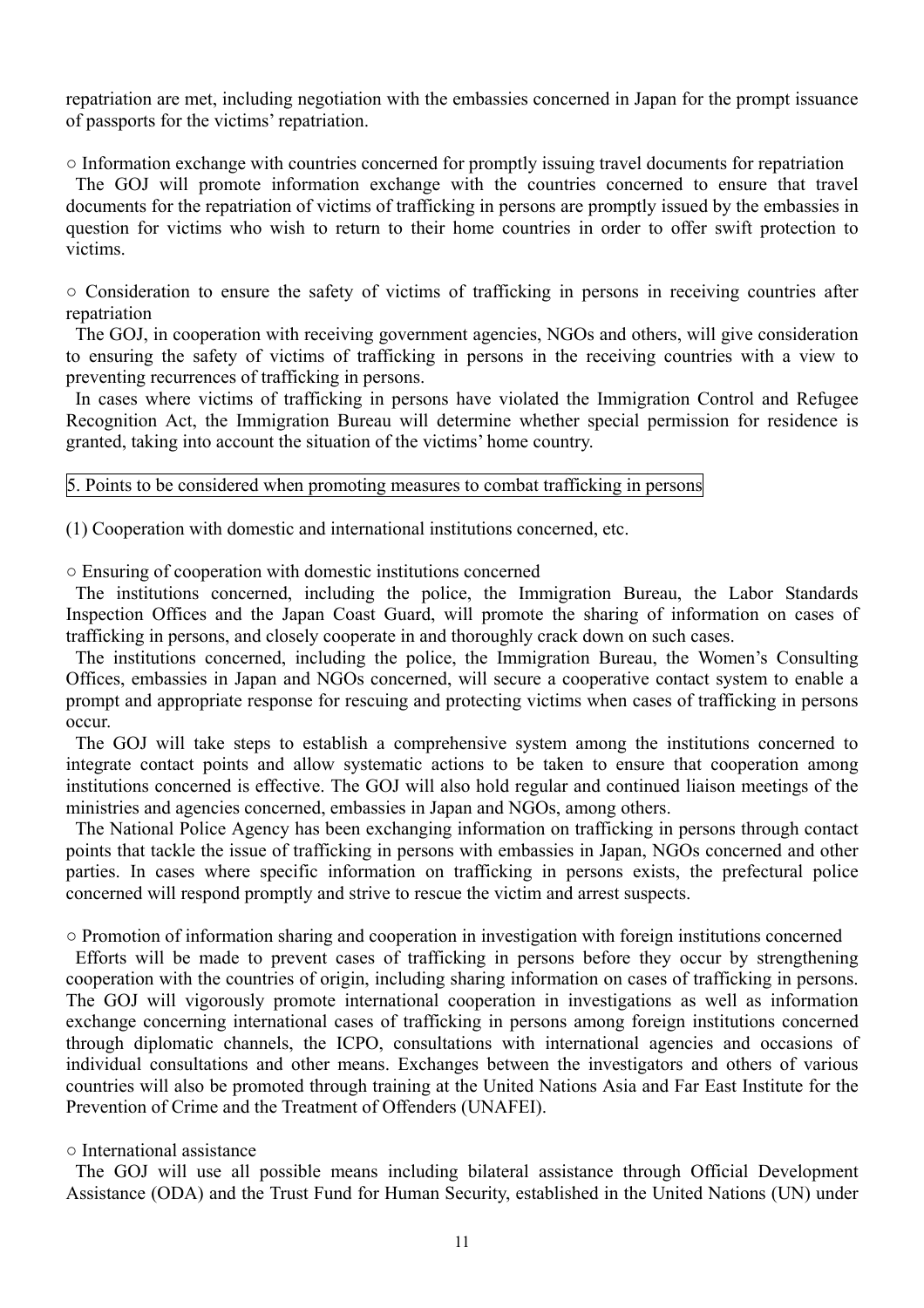Japan's initiative, to tackle poverty reduction, because poverty is an underlying factor behind trafficking in persons, and provide cooperation that will contribute to the prevention of trafficking in persons as well as support for victims in various countries (including social reintegration such as rehabilitation and job training for victims).

#### ○ Holding of symposiums

Every year since 2002, the National Police Agency has held the International Symposium on Measures to Prevent the Commercial and Sexual Exploitation of Children in Southeast Asia, inviting police officers, prosecutors, judicial officers and NGOs of Southeast Asia in order to expand and strengthen cooperation in overseas investigations within Southeast Asia including cooperation with NGOs. The National Police Agency strive to continue such cooperation.

#### ○ Holding of seminars with immigration officers in Southeast Asia

Every year since 1987, the Immigration Bureau invited immigration officers in Southeast Asia to hold the Seminar on Immigration Control in Southeast Asia. In 2004, immigration officers from 18 countries and regions and personnel from five international organizations were invited to the seminar entitled "Current Situation and Measures to Combat Trafficking in Persons in Various Countries." The participants exchanged information on the current situation and measures to combat trafficking in persons, the current situation and measures to rescue and protect victims of trafficking in persons and the approach toward international cooperation for preventing trafficking in persons, rescuing and protecting victims. The Immigration Bureau will continue to cooperate proactively with Southeast Asia through this seminar.

(2) Social awareness raising and conducting public relations activities

#### ○ Comprehensive awareness and public relations activities

Comprehensive awareness and public relations activities will be conducted with the aim of raising social awareness and promoting the eradication of trafficking in persons. The institutions concerned will cooperate in these activities to convey that trafficking in persons is a malicious crime that should never be allowed and introduce government efforts concerning trafficking in persons (such as the establishment of penalties). Activities will include time-limited campaigns in countries of origin and destination of trafficking in persons, and regions where cases of trafficking in persons frequently occur, in particular, targeting parties concerned.

#### ○ Social awareness raising and public relations by the police

The National Police Agency, among others, produced in 2003 a video called *Trafficking* (Japanese, English and Spanish versions available) in order to publicize and raise awareness about the grave harm of trafficking in persons as regards Japan. This video has been distributed to prefectural police, institutions and organizations concerned and other parties, and efforts will be continuously to publicize and raise awareness by producing pamphlets and other publications.

 Concurrently with the "Month to Strengthen Measures to Combat Crimes Committed by Foreigners in Japan and Prevent Illegal Stays and Illegal Employment" organized every June, the National Police Agency has stepped up its measures to publicize and raise awareness about cracking down on crimes that encourage illegal employment such as trafficking in persons and to prevent illegal employment. Every year in November, the National Police Agency also reinforces its measures to publicize and raise awareness about the crackdown on sex-related crimes including trafficking in persons and to prevent cases of trafficking in persons.

The National Police Agency also publicizes and raises awareness about the situation of crimes that harm juvenile welfare, such as child prostitution and child pornography cases. It will continue to actively promote activities to raise awareness and publicize through various media.

○ Public relations by the Immigration Bureau

The Immigration Bureau holds the "Campaign for the Prevention of Illegal Working of Foreigners"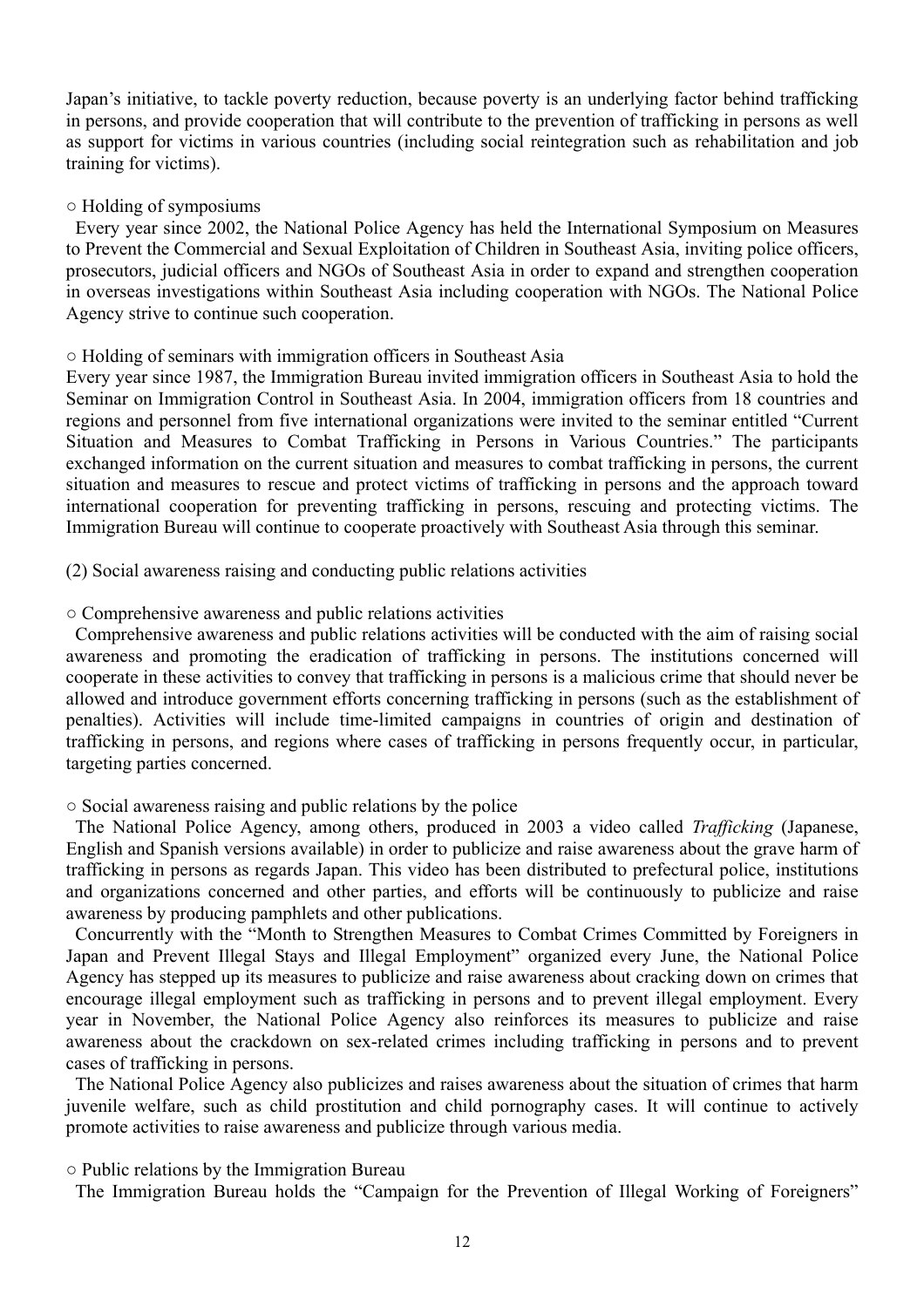concurrently with the month to raise awareness on issues involving foreign workers, which is organized every June. In 2004, the Immigration Bureau timed the campaign to coincide with the creation of 60,000 leaflets, which were widely distributed to the public and also uploaded on the website of the Immigration Bureau, to publicize the eradication of trafficking in persons.

 Leaflets created in Japanese, English, Spanish, Thai and Tagalog are available at application contact points of regional immigration bureaus and district Immigration Office nationwide. These leaflets are also available at general information desks set up in landing examination areas at Narita International Airport and Kansai International Airport. Anyone who enters or returns to Japan via these airports can obtain these leaflets. The Immigration Bureau has also asked the Women's Consulting Offices in all 47 prefectures to distribute these leaflets. The Immigration Bureau will continue proactively to carry out public relations activities by devising ways to distribute these leaflets and other publications, including changing their format or place of distribution so that they will reach the victims of trafficking in persons.

○ Publicizing the treatment taken by the Women's Consulting Offices

The Women's Consulting Offices will publicize and notify the public that they are agencies dedicated to offering consultation and protection to women, regardless of their nationality, who face various problems.

○ Public relations aimed at eliminating violence against women

The Cabinet Office conducts various public relations activities in November every year during the campaign called the "Campaign for Eliminating Violence against Women," espoused by the Headquarters for the Promotion of Gender Equality. In 2004, the Cabinet Office created approximately 20,000 posters and 90,000 leaflets calling for the elimination of violence against women, including trafficking in persons, and distributed them to local governments and many other organizations concerned. The Cabinet Office will continue to carry out a wide range of public relations activities to eradicate trafficking in persons targeting the broad public with a view to eliminate violence against women. In carrying out public relations activities, the Cabinet Office will closely cooperate with the main departments of the Gender Equality Bureau of local governments to provide the necessary information and public relations material and promote appropriate public relations activities that bear in mind the circumstances of local regions.

○ Public relations through overseas establishments

The GOJ will carry out public relations activities concerning trafficking in persons by way of the overseas establishments concerned of various countries where cases of trafficking in persons frequently occur. These activities will target a wide range of groups including counterpart governments, religious organizations and NGOs.

○ Public relations and awareness-raising activities through the Bali Process website

The GOJ will bear the cost of maintaining the website (http://www.baliprocess.net, a website administered by the IOM) of the Bali Process (follow-up to the Ministerial Regional Conference on People Smuggling, Trafficking in Persons and Related Transnational Crimes in Bali). The GOJ will also raise people's awareness about the issue of trafficking in persons by helping to reinforce the function and enhance the content of the website, which introduces efforts made by the international community to tackle this issue and provides information concerning the protection of victims.

(3) Implementation of courses and training for officials involved in measures to combat trafficking in persons

○ Courses and training for police officers

The GOJ has been striving to boost the capacity of police officers to investigate the trafficking in persons by distributing material that reveal the actual situation of trafficking in persons and by providing training for police personnel. The GOJ will continue to enhance the capacity of those in charge of investigating cases of trafficking in persons through nationwide and prefectural training.

Nationwide training will consist of education and training for activities aimed at protecting children who